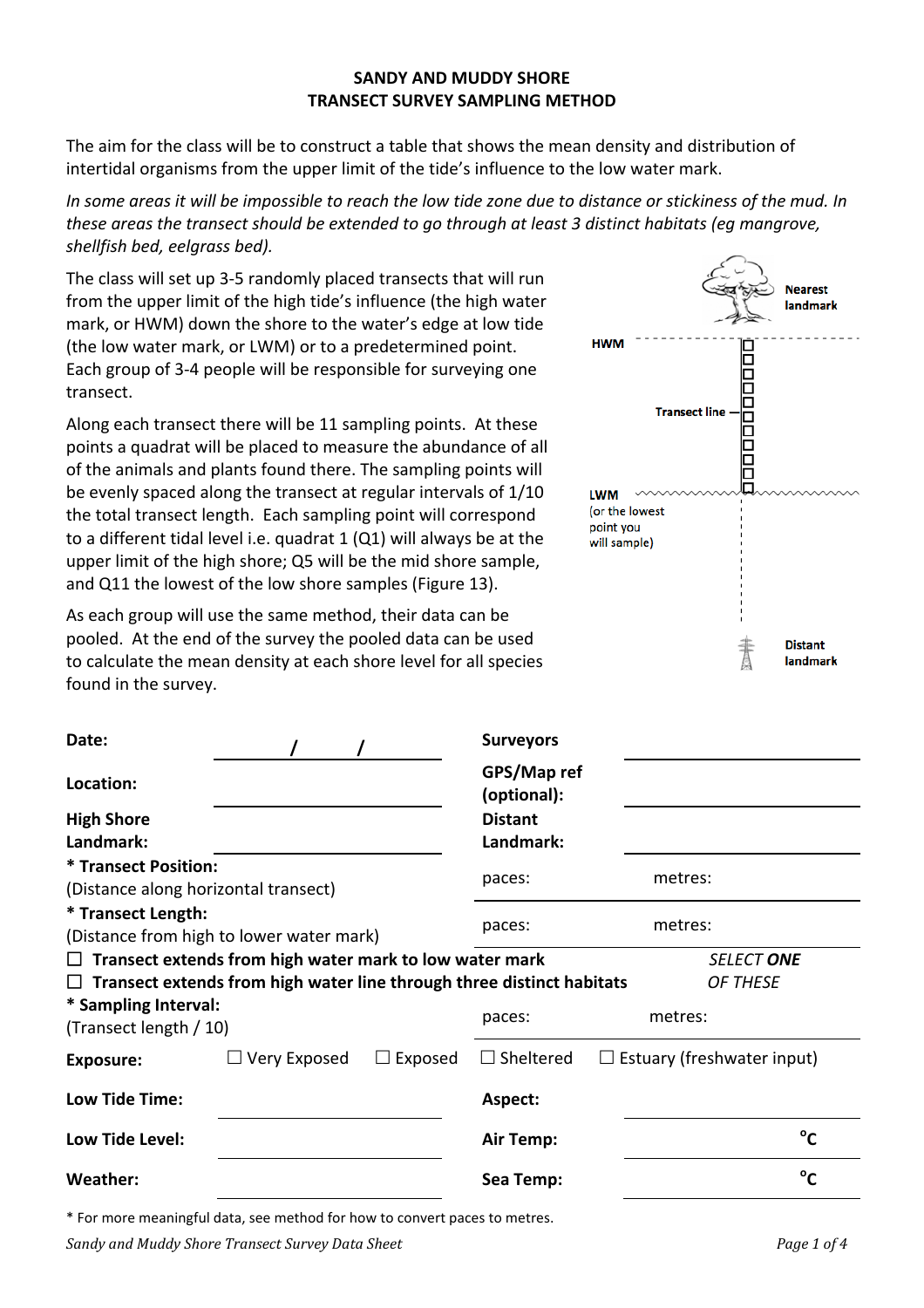### **Site Description:**

Describe your study site and any features that could influence plants and animals of the area.(e.g. freshwater creek entering at 50m from site; upper shore modified by road or other structures; popular site for cockle collectors, etc.).

# **Main substrate and/or Habitat descriptions:**

These describe if substrate is gravel, muddy, or sandy, as well as if there is a film of algae on the surface. Habitat type such as shell bed or eel grass bed will help you compare data with sites in other locations.

| Distance along<br>transect<br>(metres)                         | $\mathbf 0$<br>High<br>shore |                |   |                |   |   |   |   |   |    | Lower<br>shore |
|----------------------------------------------------------------|------------------------------|----------------|---|----------------|---|---|---|---|---|----|----------------|
| Quadrat                                                        | 1                            | $\overline{2}$ | 3 | $\overline{4}$ | 5 | 6 | 7 | 8 | 9 | 10 | 11             |
| Substrate type:<br>(gravel/mud/<br>sand, etc)                  |                              |                |   |                |   |   |   |   |   |    |                |
| Habitat type:<br>(eg eel grass,<br>mangrove,<br>shellfish bed) |                              |                |   |                |   |   |   |   |   |    |                |
| Substrate<br>temp:                                             |                              |                |   |                |   |   |   |   |   |    |                |
| RPD (cm)                                                       |                              |                |   |                |   |   |   |   |   |    |                |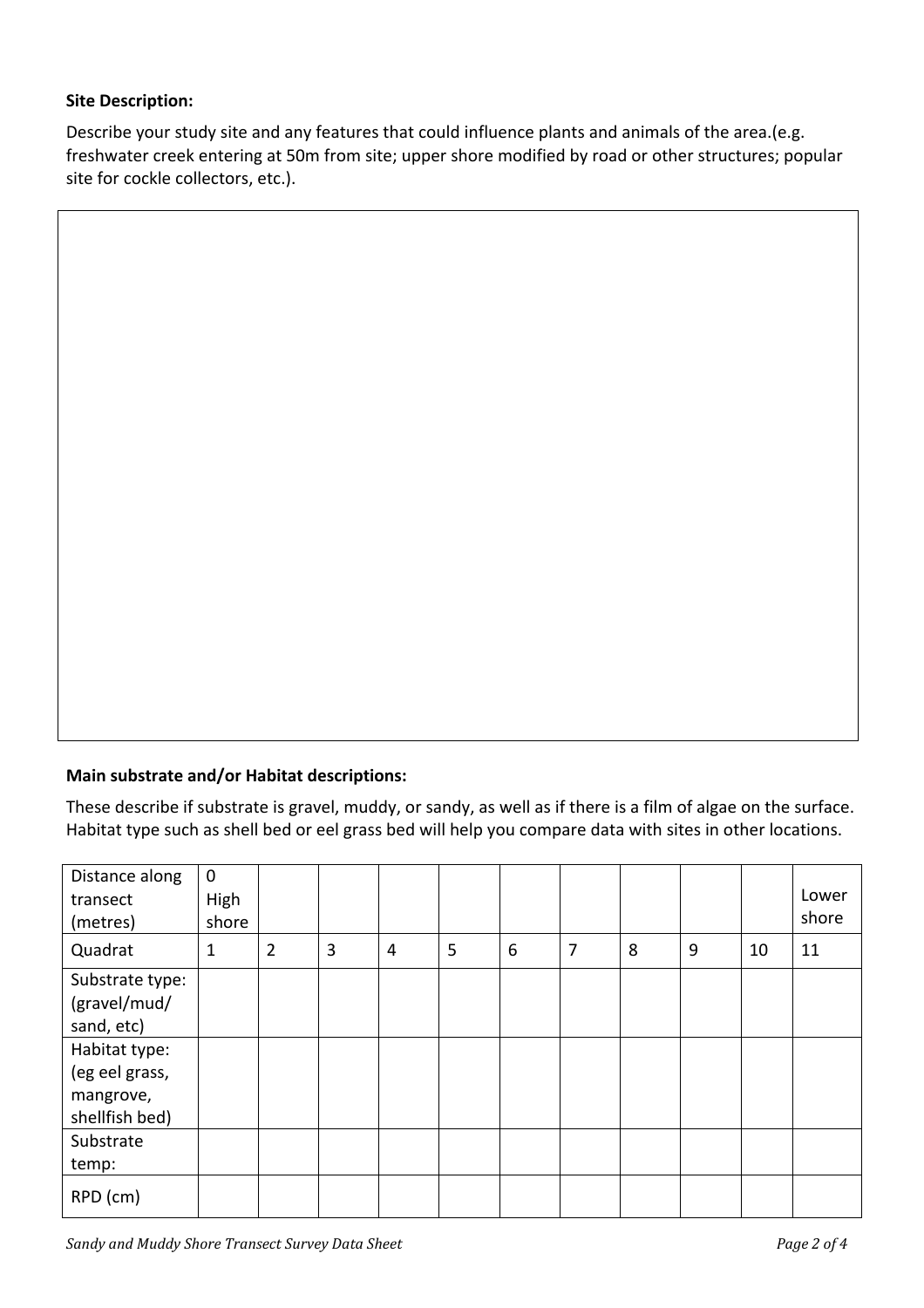### **Surface Counts:**

Count the animals (epifauna), surface features and seaweeds present. You may count surface features such as bamboo worm faecal deposits or ghost shrimp mounds if you are confident about their identification. Do not count empty shells. Record plants and seaweed as % cover, e.g. *Ulva* 2%.

|                  | <b>Number of organisms per Quadrat</b> |    |                |    |    |    |    |    |    |            |            |
|------------------|----------------------------------------|----|----------------|----|----|----|----|----|----|------------|------------|
| Surface feature, | Q1                                     | Q2 | Q <sub>3</sub> | Q4 | Q5 | Q6 | Q7 | Q8 | Q9 | <b>Q10</b> | <b>Q11</b> |
| animal name or   |                                        |    |                |    |    |    |    |    |    |            |            |
| plants/seaweed   | High                                   |    |                |    |    |    |    |    |    |            | Lower      |
| present          | shore                                  |    |                |    |    |    |    |    |    |            | shore      |
|                  |                                        |    |                |    |    |    |    |    |    |            |            |
|                  |                                        |    |                |    |    |    |    |    |    |            |            |
|                  |                                        |    |                |    |    |    |    |    |    |            |            |
|                  |                                        |    |                |    |    |    |    |    |    |            |            |
|                  |                                        |    |                |    |    |    |    |    |    |            |            |
|                  |                                        |    |                |    |    |    |    |    |    |            |            |
|                  |                                        |    |                |    |    |    |    |    |    |            |            |
|                  |                                        |    |                |    |    |    |    |    |    |            |            |
|                  |                                        |    |                |    |    |    |    |    |    |            |            |
|                  |                                        |    |                |    |    |    |    |    |    |            |            |
|                  |                                        |    |                |    |    |    |    |    |    |            |            |
|                  |                                        |    |                |    |    |    |    |    |    |            |            |
|                  |                                        |    |                |    |    |    |    |    |    |            |            |
|                  |                                        |    |                |    |    |    |    |    |    |            |            |
|                  |                                        |    |                |    |    |    |    |    |    |            |            |
|                  |                                        |    |                |    |    |    |    |    |    |            |            |
|                  |                                        |    |                |    |    |    |    |    |    |            |            |
|                  |                                        |    |                |    |    |    |    |    |    |            |            |
|                  |                                        |    |                |    |    |    |    |    |    |            |            |
|                  |                                        |    |                |    |    |    |    |    |    |            |            |
|                  |                                        |    |                |    |    |    |    |    |    |            |            |
|                  |                                        |    |                |    |    |    |    |    |    |            |            |
|                  |                                        |    |                |    |    |    |    |    |    |            |            |
|                  |                                        |    |                |    |    |    |    |    |    |            |            |
|                  |                                        |    |                |    |    |    |    |    |    |            |            |
|                  |                                        |    |                |    |    |    |    |    |    |            |            |
|                  |                                        |    |                |    |    |    |    |    |    |            |            |
|                  |                                        |    |                |    |    |    |    |    |    |            |            |
|                  |                                        |    |                |    |    |    |    |    |    |            |            |
|                  |                                        |    |                |    |    |    |    |    |    |            |            |
|                  |                                        |    |                |    |    |    |    |    |    |            |            |
|                  |                                        |    |                |    |    |    |    |    |    |            |            |